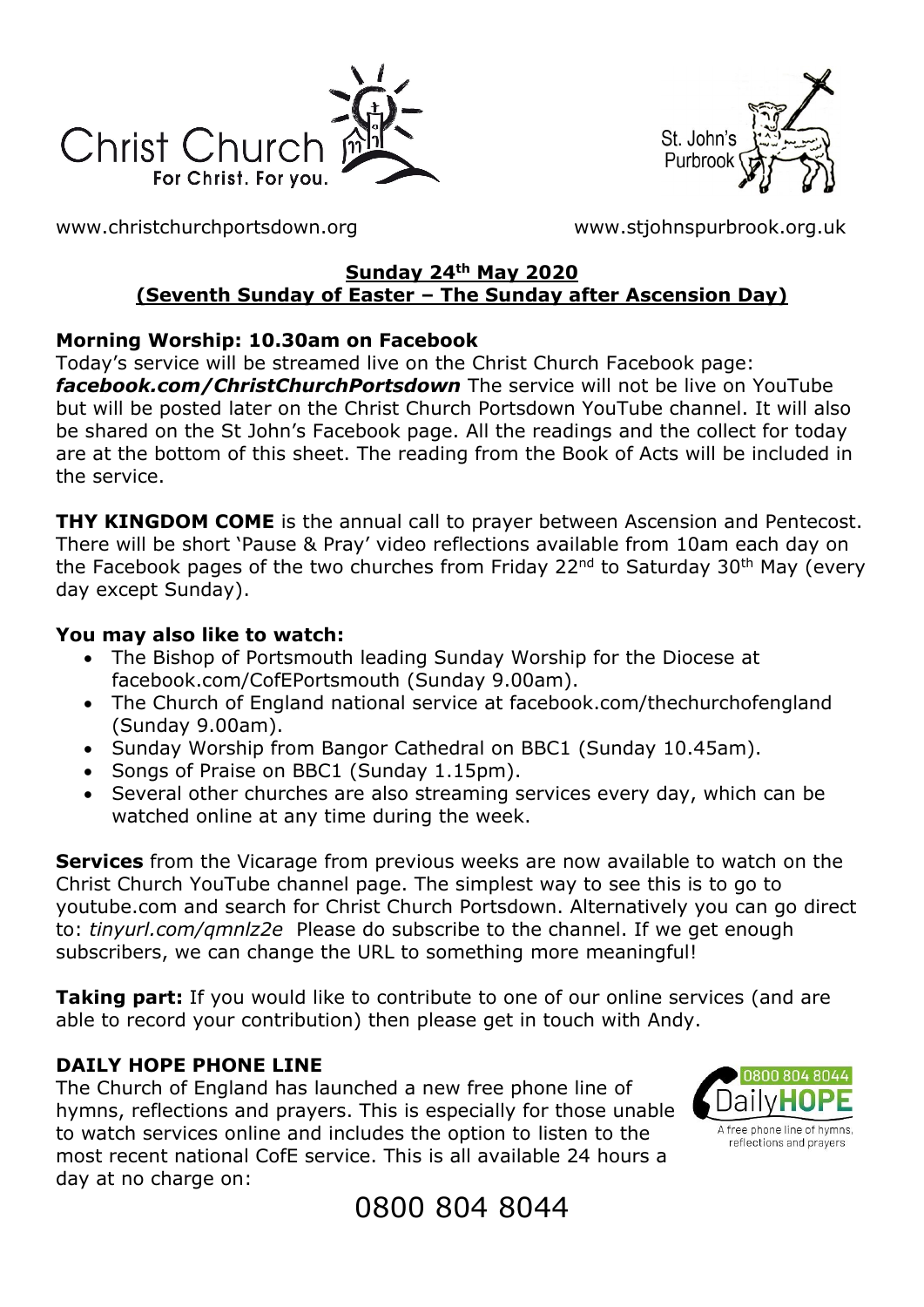#### **GIVING**

Both of our churches are experiencing reduced income from cancelled hall bookings and the lack of collections at services. If you usually give in the plate (cash or envelopes), please do consider switching to Direct Debit or online payment.

The best way to do this is via the Parish Giving Scheme, which can now be done online or by telephone

You can register online at **register.parishgiving.org.uk** or by calling **0333 002 1271**

To register you will need the following details:

For Christ Church: Parish: Portsdown Christ Church Diocese: Portsmouth PGS Parish Code: 290629068

For St John's: Parish: St John the Baptist Village: Purbrook Diocese: Portsmouth PGS Parish Code: 290629070

You will also need your own bank details.

If you prefer to give direct to Christ Church (either by Standing Order as a one-off payment) then see details at christchurchportsdown.org/more/giving . For details of giving to St John's please contact the Vicar or Warden.

#### **CHURCH OFFICE**

The church office is closed. Emma is working from home, so please note her number below if you wish to speak to her.

| <b>CONTACTS</b>     |                                            |
|---------------------|--------------------------------------------|
| <b>Vicar</b>        | <b>Revd Andy Wilson</b> (day off Monday)   |
|                     | vicar@christchurchportsdown.org            |
|                     | purbrookvicar@gmail.com                    |
| <b>Associate</b>    | <b>Revd Laura Cameron</b>                  |
| <b>Minister</b>     | revdlauracameron@gmail.com                 |
| <b>Reader CCP</b>   | <b>Sandra Morgan</b>                       |
| (Lay Minister)      | sandramorgan02@gmail.com                   |
| Churchwarden        | <b>Bill Jeffery</b>                        |
| <b>SJP</b>          | purbrookchurch@gmail.com                   |
| Churchwarden        | <b>Stephen Anderson</b>                    |
| <b>CCP</b>          | stephen.anderson@christchurchportsdown.org |
| Administrator       | <b>Emma Evans</b>                          |
|                     | parish.office@christchurchportsdown.org    |
| <b>Hall Manager</b> | Jacqui Wilson                              |
| <b>CCP</b>          | hall.manager@christchurchportsdown.org     |
| Website             | <b>Matt Doe</b>                            |
|                     | webmaster@christchurchportsdown.org        |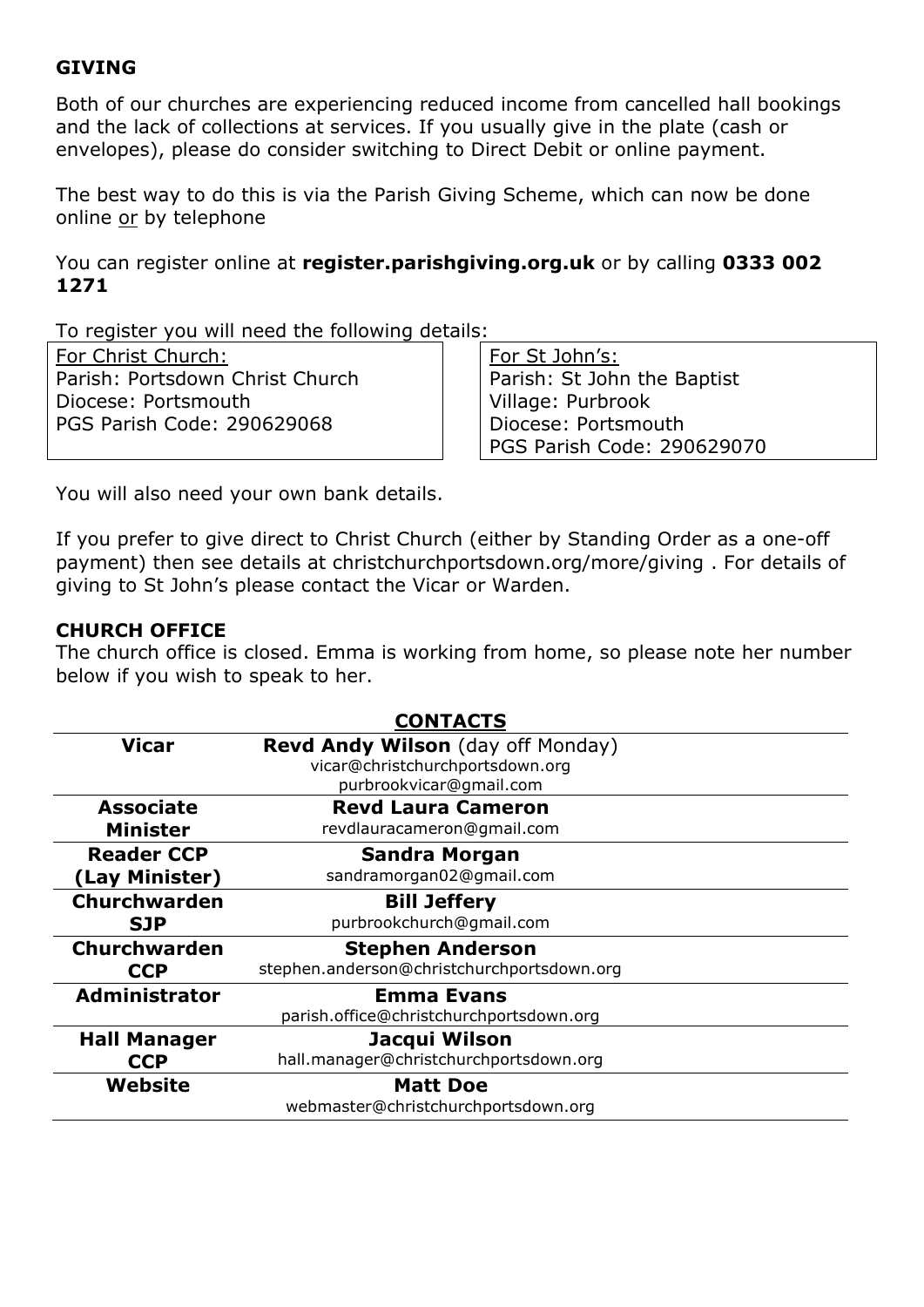## **Sunday 24 May 2020 7th Sunday of Easter Sunday after Ascension Day**

# **Collect**

Risen, ascended Lord, as we rejoice at your triumph, fill your Church on earth with power and compassion, that all who are estranged by sin may find forgiveness and know your peace, to the glory of God the Father.

## **Ezekiel 36:24–28**

 $24$  I will take you from the nations, and gather you from all the countries, and bring you into your own land.  $25$  I will sprinkle clean water upon you, and you shall be clean from all your uncleannesses, and from all your idols I will cleanse you.  $26$  A new heart I will give you, and a new spirit I will put within you; and I will remove from your body the heart of stone and give you a heart of flesh.  $27$  I will put my spirit within you, and make you follow my statutes and be careful to observe my ordinances. <sup>28</sup> Then you shall live in the land that I gave to your ancestors; and you shall be my people, and I will be your God.

# **Acts 1:6–14**

 $6$  So when they had come together, they asked him, 'Lord, is this the time when you will restore the kingdom to Israel?' <sup>7</sup> He replied, 'It is not for you to know the times or periods that the Father has set by his own authority. <sup>8</sup> But you will receive power when the Holy Spirit has come upon you; and you will be my witnesses in Jerusalem, in all Judea and Samaria, and to the ends of the earth.'<sup>9</sup> When he had said this, as they were watching, he was lifted up, and a cloud took him out of their sight.  $10$  While he was going and they were gazing up towards heaven, suddenly two men in white robes stood by them.  $11$  They said, 'Men of Galilee, why do you stand looking up towards heaven? This Jesus, who has been taken up from you into heaven, will come in the same way as you saw him go into heaven.' <sup>12</sup> Then they returned to Jerusalem from the mount called Olivet, which is near Jerusalem, a sabbath day's journey away. <sup>13</sup> When they had entered the city, they went to the room upstairs where they were staying, Peter, and John, and James, and Andrew, Philip and Thomas, Bartholomew and Matthew, James son of Alphaeus, and Simon the Zealot, and Judas son of James.  $14$  All these were constantly devoting themselves to prayer, together with certain women, including Mary the mother of Jesus, as well as his brothers.

## **Psalm 68:1–10, 32–35**

 $1$  Let God arise and let his enemies be scattered; let those that hate him flee before him.  $2$  As the smoke vanishes, so may they vanish away; as wax melts at the fire, so let the wicked perish at the presence of God.